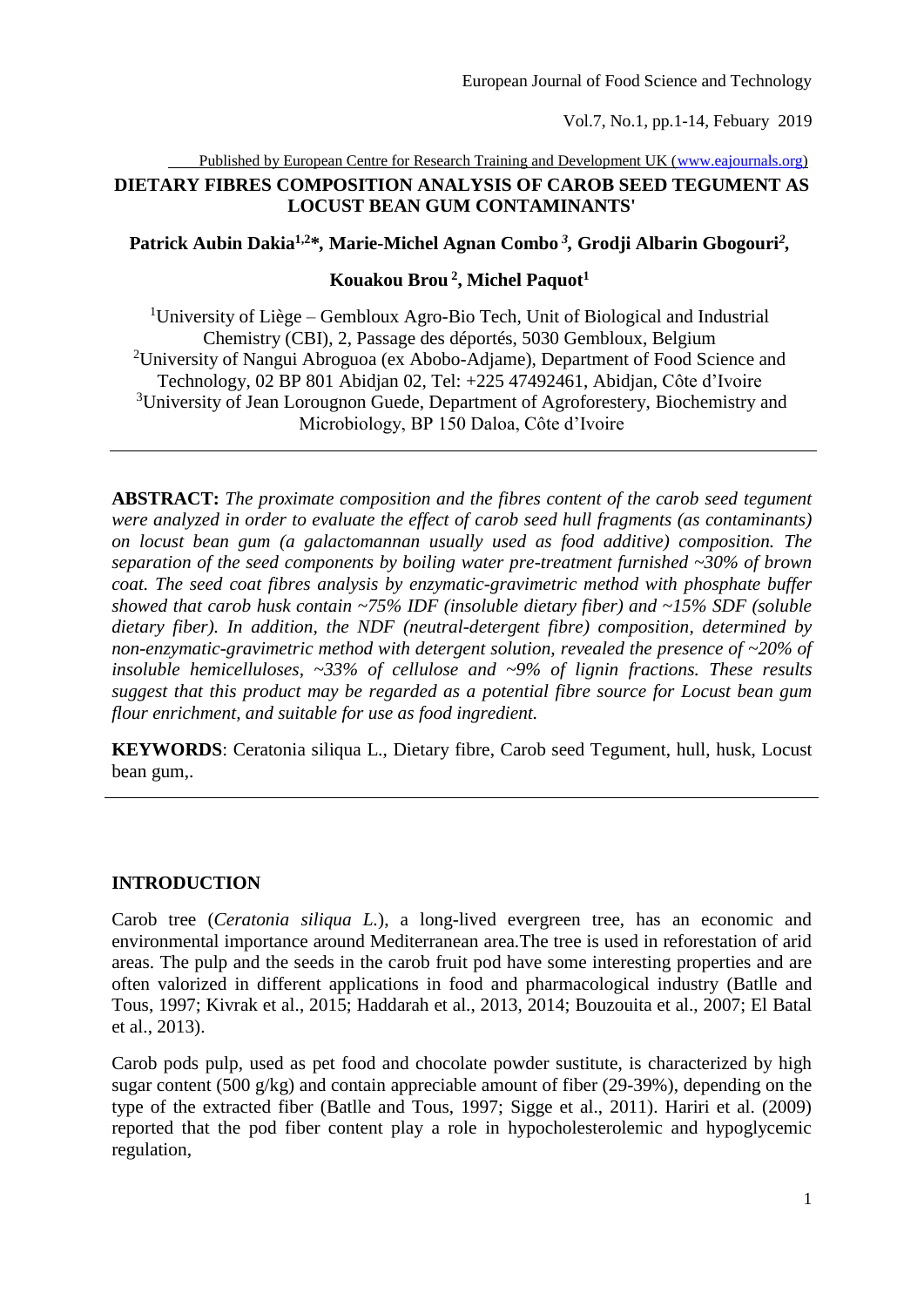Published by European Centre for Research Training and Development UK [\(www.eajournals.org\)](http://www.eajournals.org/) Carob seed endosperm powder called locust bean gum (LBG, additive E 410) is used as stabilizer and thickening agents in food and in pharmaceutical industries (Batlle and Tous, 1997; Neukom, 1989; Dakia et al., 2010). It can be used in baby foods to prevent vomiting (Sandolo et al., 2007, Dakia et al., 2011). Carob seed endosperm is composed of reserve polysaccharides (hemicelluloses) called galactomannans which consist of  $\alpha$ -(1→4)-Dmannopyranosyl backbone substituted to varying degrees at  $-(1\rightarrow 6)$  with single-Dgalactopyranosyl residues (Dea, 1975; Dakia et al, 2008; Gillet et al., 2014, 2017)

The seed is composed of the tegument (30-33%), the endosperm (39-46%) and the germ (17- 25%) (Neukom, 1988; Dakia et al, 2008, 2017a). The first stage of the endosperm (LBG source) extraction involves removal of the tight-fitting brown coat; either by thermomechanical or by chemical treatment. In all procedures for carob gum extraction, it is difficult to avoid the presence of impurities from hull pieces in crude LBG flour (Hefti, 1957; Da Sylva et al, 1990; Ensminger et al., 1994; Kivrak et al., 2015; Dakia et al, 2007; 2008, 2017a, 2017b, 2018).

Dakia et al (2017b) had compared the monosaccharide's composition of carob seed tegument with locust bean gum hot-water-insoluble residue, and suggested that the minor sugars, particularly arabinose and xylose (non-galactomannan polysaccharides), usually determined during LBG flour analysis, originate (theorycally from pectin and hemicellulosic polysaccharides) from hull fractions remained in the carob gum flour during its primary extraction process.

Pectin, hemicellulose, gums, β-glucans, cellulose and lignin are included in Dietary fibre which consists of a variety of non starch polysaccharides and associated substances, resistant to digestion (hydrolysis) by human alimentary enzymes (Prosky, 2000 ; [Lamghari et al.,](http://www.sciencedirect.com/science?_ob=ArticleURL&_udi=B6T6R-4DVW2C2-1&_user=532081&_coverDate=07%2F31%2F2005&_alid=654746576&_rdoc=2&_fmt=full&_orig=search&_cdi=5037&_sort=d&_docanchor=&view=c&_ct=2&_acct=C000026700&_version=1&_urlVersion=0&_userid=532081&md5=8d75043b60137f18f4ebc85db6b0d0b6#bib21#bib21)  [2000](http://www.sciencedirect.com/science?_ob=ArticleURL&_udi=B6T6R-4DVW2C2-1&_user=532081&_coverDate=07%2F31%2F2005&_alid=654746576&_rdoc=2&_fmt=full&_orig=search&_cdi=5037&_sort=d&_docanchor=&view=c&_ct=2&_acct=C000026700&_version=1&_urlVersion=0&_userid=532081&md5=8d75043b60137f18f4ebc85db6b0d0b6#bib21#bib21) ; Gallaher and Schneeman, 2001).

However, in spite of the great interest to carob and their use in different applications, there is no literature data on carob seed hull fibres content.

So the purpose of this study was to analyze the dietary fibre content of carob seed husk in order to use it as a potential fibre source in the enrichment of foods. The composition of the different fibre fractions was determined by enzymatic and non-ezymatic gravimetric methods.

# **MATERIAL AND METHODS**

#### **RAW MATERIALS**

In this study, the carob seeds used (length: 5.5-6 mm x thickness 3.5-4 mm) were obtained from T.A.S.A., Parque Arboretum de Algarrobos (Malaga, Spain). The carob seed hull was obtained after an aqueous thermal pre-treatment of carob seeds under the following conditions: 100 g ( $\sim$ 780 seeds) of whole seeds immersed in 800 ml of boiling water during 60 min. The swelled seeds, without tegument disruption, were then easily separated manually to obtain the husk, endosperm and germ components. A pure flour of seed coat (hull, testa) was then obtained by drying (100°C/30 min) and milling (IKA A10) the hull fraction.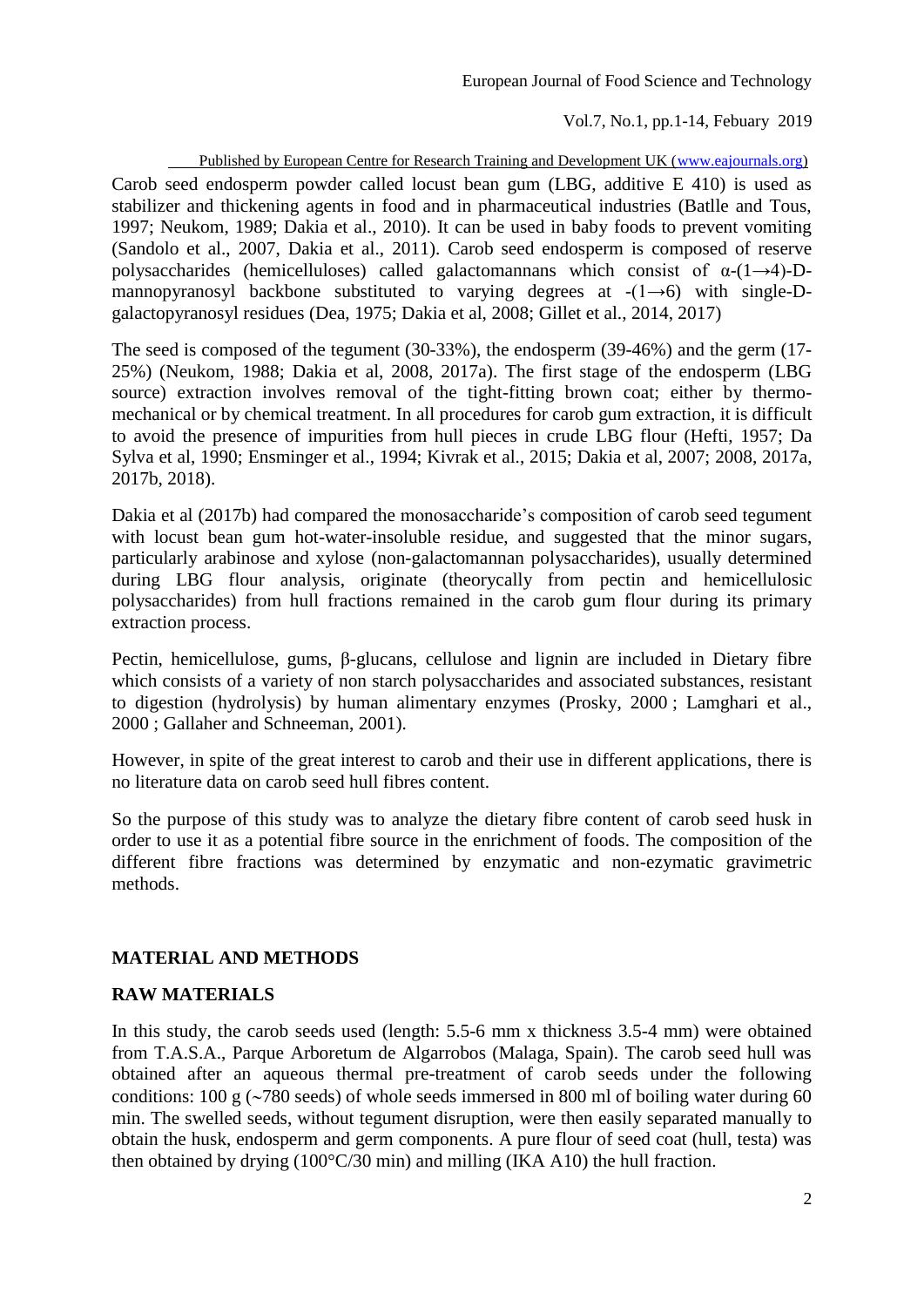# Published by European Centre for Research Training and Development UK [\(www.eajournals.org\)](http://www.eajournals.org/) **Proximate composition**

*Moisture* content of samples was determined by oven-drying, using an air-circulated oven at 106 °C, for 24 h. All values were calculated on a dry-weight basis. The *ash* content of the carob gum was determined gravimetrically after dry mineralization at 600°C for 12 h. *Lipids* content were determined by using chloroform/methanol (2/1 v/v) mixture, as described by Folch, Lees and Stanley (1957). *Protein* content was determined by the Kjeldahl method (AOAC, 1984), after mineralization with a Digestion System 20 (Tecator AB, Höganäs, Sweden) and distillation by a Kjeltec Auto 1030 Analyser (Tecator AB, Höganäs, Sweden).

# **Dietary fibre composition analysis**

# **Dietary Fibre by Enzymatic-Gravimetric Method (AOAC 991.43)**

Total, Soluble, and Insoluble Dietary Fibre were determined by the enzymatic-gravimetric method, with MES-TRIS Buffer according to AOAC 991.43 method (ref. JAOAC 75, May/June issue (1992), described by Lee et al. (1992). Note that, there is no substantiated evidence that there is any significant difference in TDF values as measured by the two dietary fiber analytical methods (AOAC 985.29/AACC 32-05 and AOAC 991.43/AACC 32-07, "old" with Phosphate buffer and "new" with MES-TRIS buffer, respectively) over all foods. Minor (subtle) changes have been made to reduce analysis time andto improve assay precision in 991.43 (Lee et al., 1992; [Haralampu,](http://www.sciencedirect.com/science?_ob=ArticleURL&_udi=B6TFD-419BG8J-H&_user=532081&_coverDate=01%2F31%2F2001&_alid=654664327&_rdoc=1&_fmt=full&_orig=search&_cdi=5224&_sort=d&_docanchor=&view=c&_ct=4&_acct=C000026700&_version=1&_urlVersion=0&_userid=532081&md5=d59154e06ae070f7a948e52947f0cdf0#bbib3#bbib3) 2000; Prosky et al., 2001).

# *Principle*

Lee et al. (1992) method extract lipid (for product with Lipid  $> 10\%$ ), digest starch and protein enzymatically, and arrive at the remaining non-digestible fiber content gravimetrically as follow: Duplicate samples; undergo successive enzymatic digestion by heat stable a-amylase, protease, and amyloglycosidase to remove starch and protein. For total dietary fiber (TDF) determination, all enzyme digestate solution is directly treated with alcohol (fibres that are dispersible in water) before filtering, and TDF residue is weighed. However to obtain insoluble and soluble dietary fiber (IDF and SDF), enzyme digestate is first filtered (to separate the IDF from the SDF), and residue (IDF) is dried and weighed. Then the combined filtrate and washes, previously recovered from IDF determination, are treated with alcohol (to precipitated SDF), filtered, dried, and weighed. TDF, IDF, and SDF residue values are corrected for protein, ash, and blank.

# *Samples Preparation and Enzymatic Digestion*

2 blanks/assay were runned with samples to measure any contribution from reagents to residue. Duplicate 1 g dried (at 60°C/12h) samples, were weighted into 800 mL tall form beakers. 40 mL MES/TRIS buffer solution, pH 8.2, was added to each. Solutions were stirred on magnetic stirrer until sample is completely dispersed (to prevent lump formation, which would make material inaccessible to enzymes).

Then 50 µL heat-stable a-amylase solution (Termamyl 300L, Cat. No. 361-6282, Novo-Nordisk, Bagsvaerd, Denmark) were added, stirring at low speed. Beakers were covered with Al foil, and incubated in 95-100 $\degree$ C H<sub>2</sub>O bath 15 min with continuous agitation. Timing was started once bath temperature reaches 95° (total of 35 min is normally required). All beakers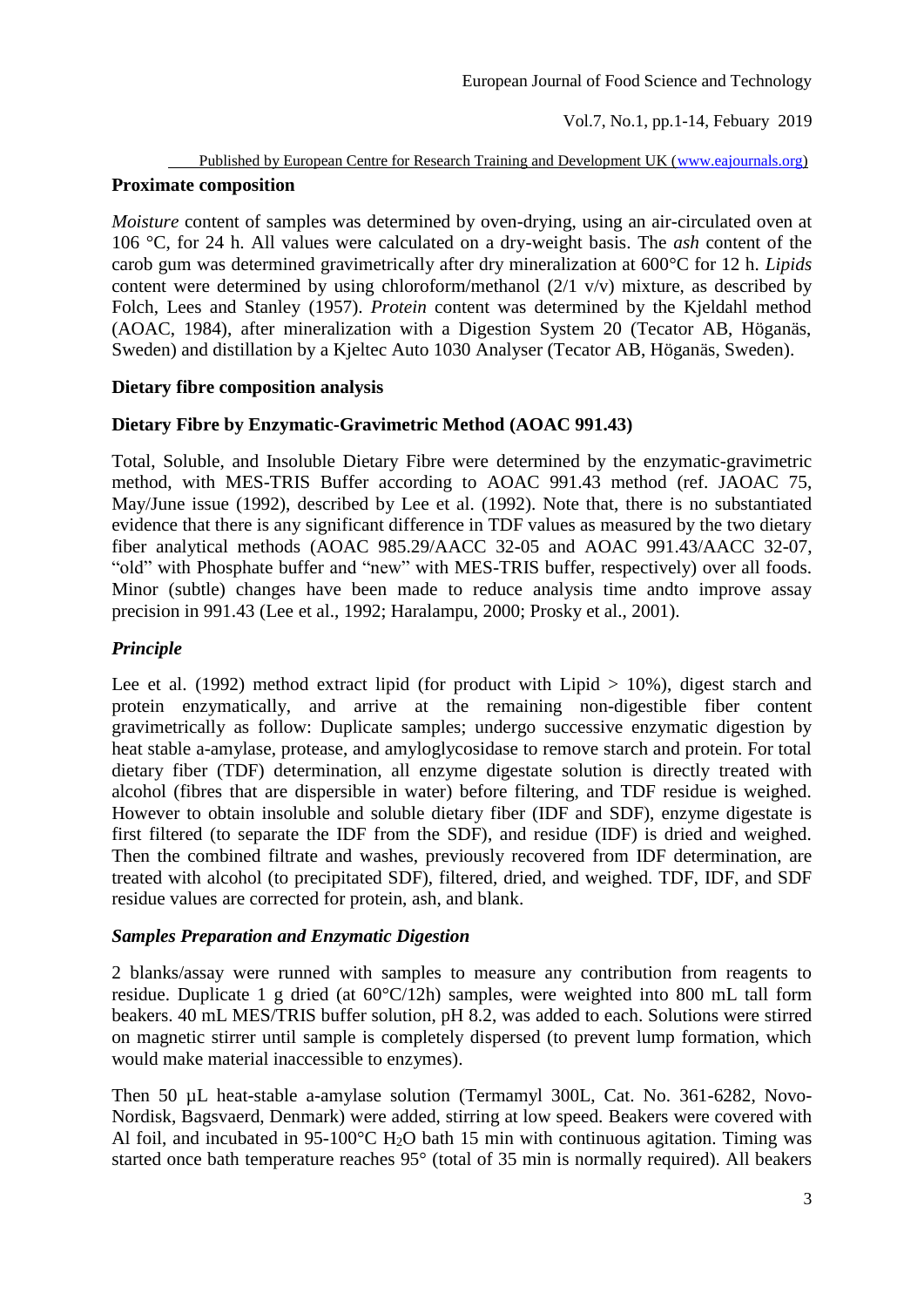Published by European Centre for Research Training and Development UK [\(www.eajournals.org\)](http://www.eajournals.org/) were removed from bath, and cool to 60°C. AL foils were removed. Beaker walls was scraped with spatula and rinsed with 10 mL  $H_2O$ .

Then 100 µL protease solution (*Cat.* No. P 3910, Sigma Chemical Co., Prepare 50 mg/mL enzyme solution in MES/TRIS buffer fresh daily. Store at 0-5°C) was added to each beaker. Beakers were covered with Al foil, and incubated 30 min at  $60^{\circ} \pm 1^{\circ}$ C with continuous agitation. Timing was started when bath temperature reaches 60°C. Foils were removed. 5 mL 0.561N HCl was dispensed into beakers while stirring. pH was adjusted to 4.0-4.7 at 60°C, by adding 1N NaOH solution (or 1N HCl solution). (Note: It is important to check and adjust pH while solutions are 60° because pH will increase at lower temperatures. At the other hand, pH of blank must be checked routinely as a precaution; and if outside desirable range, samples must be checked also.).

Then 300 µL amyloglucosidase solution (*Cat.* No. AMG *A9913,* Sigma Chemical Co., Store at 0-5°) was added while stirring. Beakers were covered with Al foil, and incubated 30 min at  $60^{\circ}$  ±1<sup>o</sup>C constant agitation. Timing was started, once bath reaches 60<sup>o</sup>C.

#### **C.** *Determination of Insoluble Dietary Fiber(IDF)*

Enzyme digestate, from enzymatic digestion,was directly filtered through a previously dried (105°/12h) and tared crucible containing 0.5-1g celite bed (*Diatomaceous earth.-Acid*  washed - Celite 545 AW, No. C8656, Sigma Chemical Co.). Beaker (800 mL) was rinsed and all remaining particles were quantitatively transfered to crucible using wash bottle with 78% EtOH and rubber spatula.The filtration was conducted into filtration flask using Fibertec vacuum system (Tecator AB, Höganäs, Sweden). Note that when fiber is filtered, Celite separates fiber from fritted glass of filtering crucible (40-60 µm pore size, pyrex 60mL), allowing for easy removal of crucible contents.

Then residue, remained by celite bed in the crucible, was successively washed with  $70^{\circ}$ C H<sub>2</sub>O (~10 mL), and then with ~15 mL portions of 78% EtOH and 95% EtOH. Crucible containing dietary fiber residue and Celite was dried overnight in 105°C oven, cooled in desiccator and weighted. The residue (Fibre + remain protein + ash) weight was calculated by subtracting weight of dry crucible with Celite*.* One duplicate from each sample was used to determine protein. For ash analysis, second duplicate was incinerated 2 h at 500°C, cooled in desiccator, and weighted. Weight of crucible and Celite were subtracted,to determine ash weight. IDF is weight of residue less weight of protein and ash.

Filtrate and water washings combined, from IDF determination, were transfered to 600 mL tall form beaker, and reserve for determination of fibres that are dispersible in water; namely soluble dietary fiber (SDF).

# *D. Determination of Soluble Dietary Fiber (SDF)*

Four volumes of 95% ethanol are added to the combined filtrate and water washings to precipitate SDF at room temperature overnight. The precipitate is quantitatively transfered and filtered through crucible using vacuum, washed with 78% ethanol, and 95% ethanol successively, and then dried and weighed. The residue weight was calculated. One duplicate is analyzed for protein, and the other is incinerated 2h at 500°C for ash. SDF is weight of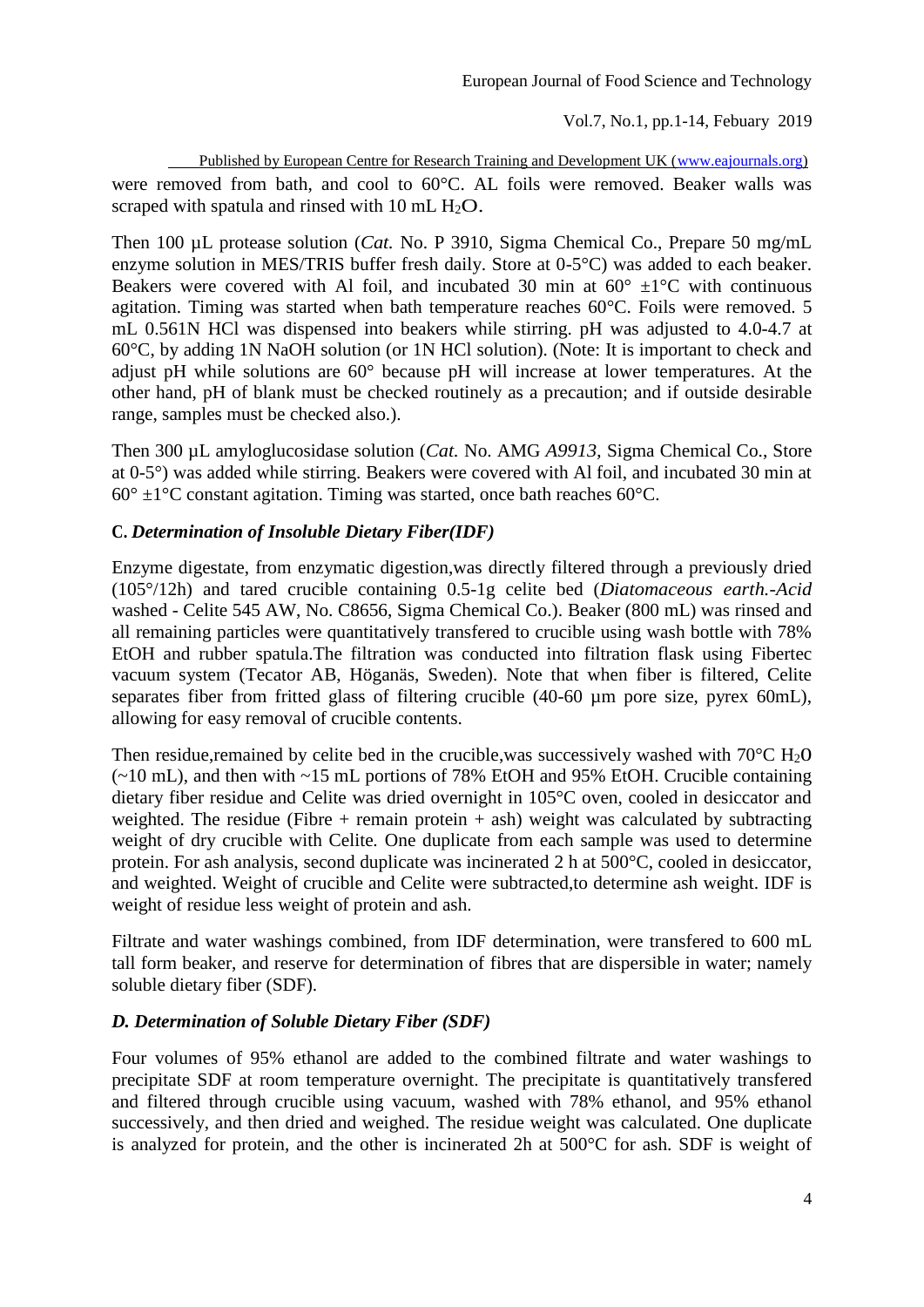Published by European Centre for Research Training and Development UK [\(www.eajournals.org\)](http://www.eajournals.org/) residue less weight of protein and ash.

# *E. Determination of Total Dietary Fiber (TDF)*

Total dietary fiber can be determined either by summing IDF and SDF, or by independent analysis, as follow:

To each digested sample, four volume of 95% EtOH preheated to 60°C was firstly added to known volume of enzyme digest. The precipitate was allowed to form at room temperature for ~1 h. Alcohol-treated enzyme digestate (or precipitate from enzyme digest) was quantitatively transfered and filtered through a previously dried (105°/12h) and tared crucible containing 1g celite bed as previously described.

Crucible containing dietary fiber residue and Celite was dried overnight in 105°C oven, cooled and weighted. The residue weight was calculated. Duplicates were used to determine protein and ash. TDF is weight of residue less weight of protein and ash.

#### **Dietary Fibre by Non-Enzymatic-Gravimetric Method (AOAC 920.86)**

Insoluble hemicellulose, cellulose and lignin were determined by the non-enzymaticgravimetric method, to AOAC 920.86/AACC 32.10 method, described by Van Soest and Wine (1967).

### *A. Principle*

Reflux degradation/extraction was conducted on the samples in neutral detergent for 90 minto remove starch, proteins, lipids, and soluble fibres (as pectin and soluble hemicelluloses). For Neutral Detergent Fiber (NDF) determination, all chemical digestate solution is filtered through crucible using vacuum, and NDF residue (containing insoluble Hemicullose, cellulose and lignin) is weighed. To obtain Acid-Detergent Fiber (ADF) (containing cellulose and lignin), samples were treated with Acid-Detergent to remove starch, protein, lipid, and pectic and hemicelluloses substances, and then filtered, dried, and weighed. Then, to obtain Acid-Insoluble Fiber (AIF) (containing lignin), the residue (ADF) is treated with sulphuric acid 72% for 3h to remove celluloses substances and thenfiltered, dried, and weighed. NDF, ADF, and AIF residue values are corrected for ash.

# *B. Preparation of Neutral Detergent Fiber (NDF)*

0.5-1 g sample, ground to pass 1 mm screen, were weighed into a suitable container (250 mL fritted flask) for refluxing. 100 ml acid-detergent solution  $\sim 100$  ml ND/1g sample) and  $\sim 0.5$ g sodium sulfite with a rubber spatula were added. The solution was then heated to boiling; andsamples were refluxed for 90 min. Boiling was adjusted to an even level, to reduce foaming. Sample was filtered on a previously dried (furnace-dried 500°C/2h, let cooled and then oven-dried at 105°C/12h) and tared crucible, using light suction. Residue was washed twice with hot water (90-100° C) and twice with EtOH 95%; and then dried at 100°C for 8 h (or overnight), cooled in a desiccator, and weighed. Yield of recovered neutral detergent fiber was reported as cell-wall constituents or as crude dietary fiber. Noncell-wall material was estimated by subtracting this value from 100. Ash was determined by incinerated crucible 2 hr at 500°C. Ash content was reported of neutral-detergent fiber.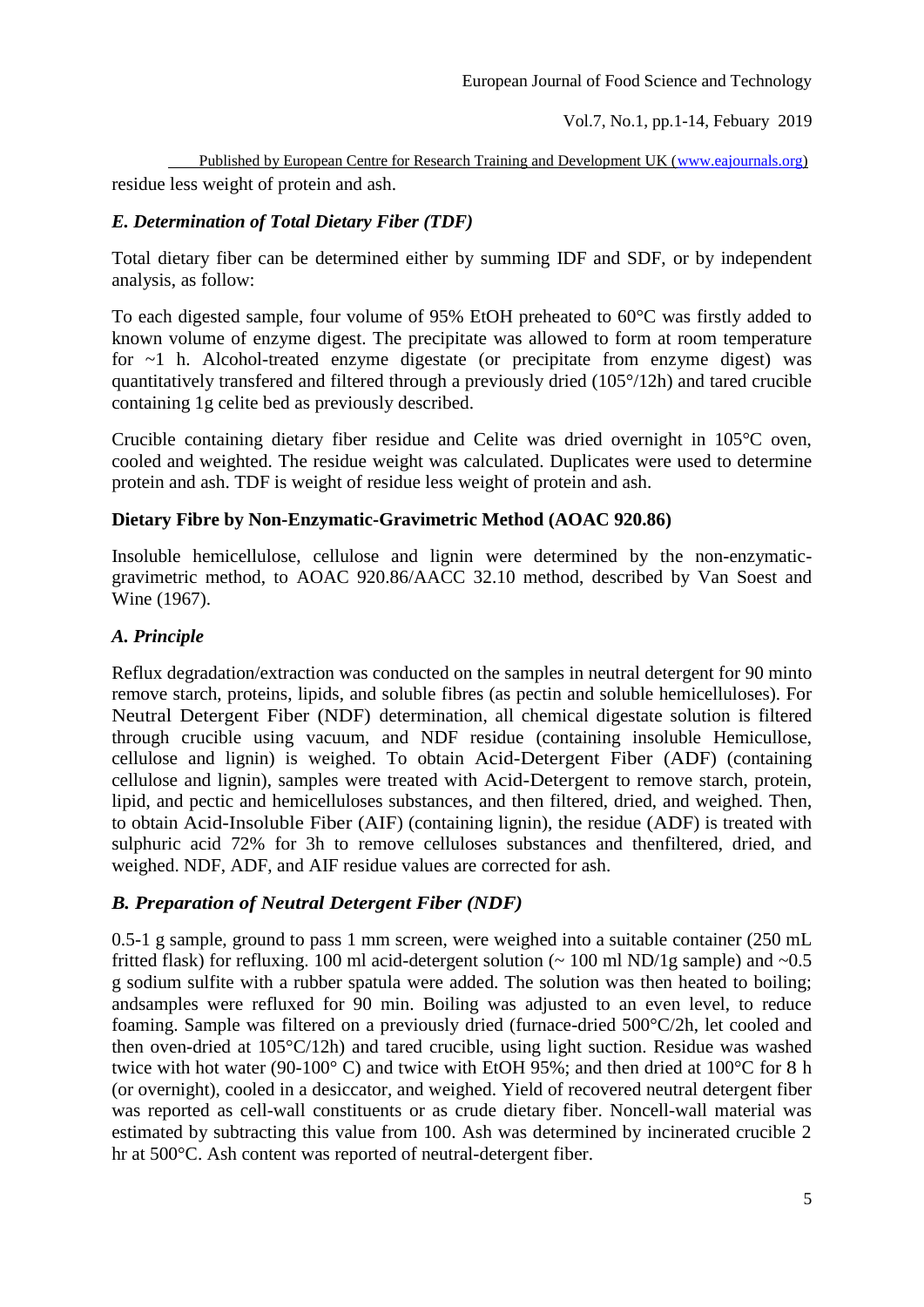# Published by European Centre for Research Training and Development UK [\(www.eajournals.org\)](http://www.eajournals.org/) *C. Preparation of Acid-Detergent Fiber (ADF)*

0.5-1 g sample, ground to pass 1 mm screen, was weighed into a 250 mL fritted flask for refluxing apparatus. 100 ml acid-detergent solutionwas added for 1g of sample weighed. Sample was heated to boiling and heat was reduced to limit foaming. Samples was refluxed for 90 min and filtered on a previously tared crucible, using light suction (vacuum admited until/after crucible has been filled). The filtration residue was washed twice with hot water (90-100° C) and twice with EtOH 95%; and then dried at 100°C8 h or overnight, cooled in a desiccator, and weighed. Yield of recovered acid detergent fiber (ADF) was reported as cellulose and lignin content

### *D. Isolation of Acid-Insoluble Lignin (AIL)*

Crucible was placed in a 50 ml beaker for support. An amount of about halfway (3 cm high) with 72% H<sub>2</sub>SO<sub>4</sub> was added to the crucible containing the acid-detergent fiber (ADF) and stirred with a glass rod after 10 min. Crucible with glass rod remain in crucible was let at ambient temperature for 1h. Thus, at hourly intervals (as acid drains away), the crucible was refilled with 72% H2SO4, and stirred. After 3 h, the crucible containing the acid-detergent fiber (ADF) was filtered with vacuum, and washed with hot water until free from acid. Stirring rod was also rinsed and removed. Crucible was dried at 103°C and weighed after cooling in a desiccator. Then, crucible was ignited in a muffle furnace at 500°C for 2 h. Crucible was placed when still hot into desiccator, cooled and weighed. Yield of recovered acid insoluble lignin was reported as lignin fraction

The content of cellulose and hemicellulose can be calculated from the contents of NDF, ADF and lignin, as follow: Hemicellulose is weight of NDF residue less weight of ADF residue, while Cellulose is weight of ADF residue less weight of lignin.

All values were determined at least in duplicate and standard deviation (SD) was calculated.

#### **RESULTS AND DISCUSSION**

#### **Carob seeds tegument proximate composition**

Table 1 shown the results obtained from carob seed hull investigation. Total yield of the brown coat obtained, from the seed constituents' separation after boiling water pre-treatment, accounted for  $\sim$ 30 g/100 g while off-white endosperm accounted for  $\sim$ 50 g/100 g and the yellow germ for  $\sim$ 20 g/100 g, on dry weight basis. The chemical feature of the carob seed hull shown that the protein (3.71 g/100 g DM), lipids (0.54 g/100 g DM), ash (2.34 g/100 g DM) and moisture (0.12 g/100 g DM) content were low. Therefore, the nitrogen free extract determined as total carbohydrate, shows that hull contain a higher content of carbohydrate (93.29 g/100 g DM).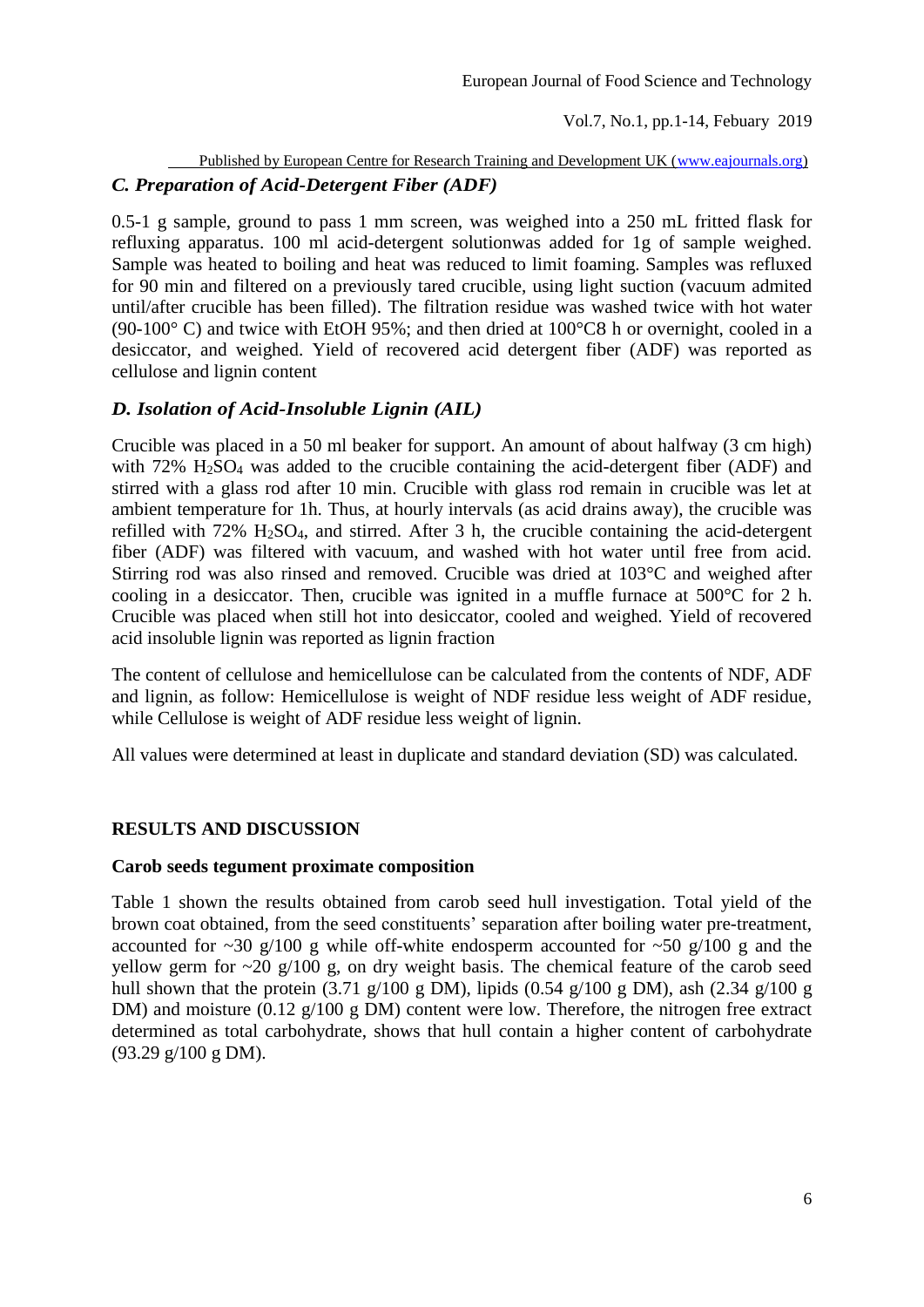|                                       | Carob seed husk    |
|---------------------------------------|--------------------|
| Yield $(g/100g \text{ DM})$           | 30 $\pm 0.81$      |
|                                       |                    |
| Moisture                              | 0.12<br>$\pm 0.90$ |
| Ashes                                 | 2.34<br>$\pm 0.21$ |
| Total proteins                        | 3.71 $\pm$ 0.42    |
| Lipids (neutral et polar)             | $\pm 0.70$<br>0.54 |
| Nitrogen free extract included fibres | $93.29 \pm 0.55$   |
|                                       |                    |

 Published by European Centre for Research Training and Development UK [\(www.eajournals.org\)](http://www.eajournals.org/) **Table 1**: Composition of carob seed husk (g/100g on dry matter (DM))

All values were determined in triplicate (Means ±SD). All measurements on a dry wt. basis

#### **Carob seed tegument dietary fibre composition**

Dietary fibre consists of a variety of non starch polysaccharides, resistant to hydrolysis by human alimentary enzymes, which include all indigestible polysaccharides (pectins, soluble and insoluble hemicelluloses, cellulose, β-glucans, gums) and lignin (Prosky, 1999; Lamghari et al., 2000; Gallaher and Schneeman, 2001).

The results of the dietary fibre analysis are summarized in Table 2 (from enzymatique gravimetric method) and Table 3 (from non-enzymatic gravimetric method).

Table 2 shown the insoluble dietary fibre (IDF = 75 g/100 g), soluble dietary fibre (SDF = 15  $g/100$  g) and total dietary fibre (TDF(1) = IDF + SDF =90 g/100 g) content and the ratio between IDF and SDF (5:1). Fiber is often classified as soluble dietary fibre (SDF) and insoluble dietary fibre (IDF). Because it was thought that this categorization might provide a simple way to predict physiological and physicochemical functions. Fibers with 15% of SDF are able to bind and retain several times their weight of water (Gorinstein et al., 2001, Figuerola, 2004).

Also in Table 2, it can be observed that the TDF(2) amount (96 g/100 g), determined by a separate analysis (as described in section Determination of TDF), was close to the proportions (90 g/100 g) obtained by summing IDF and SDF. In general, natural product with more than 60% of TDF (dry matter basis); could be considered as rich source of dietary fibre, suitable for use as food ingredient (important for both, dietary and functional properties) (Femenia et al., 1997; Larrauri, 1999; Jaime et al., 2002; Schneeman, 1987).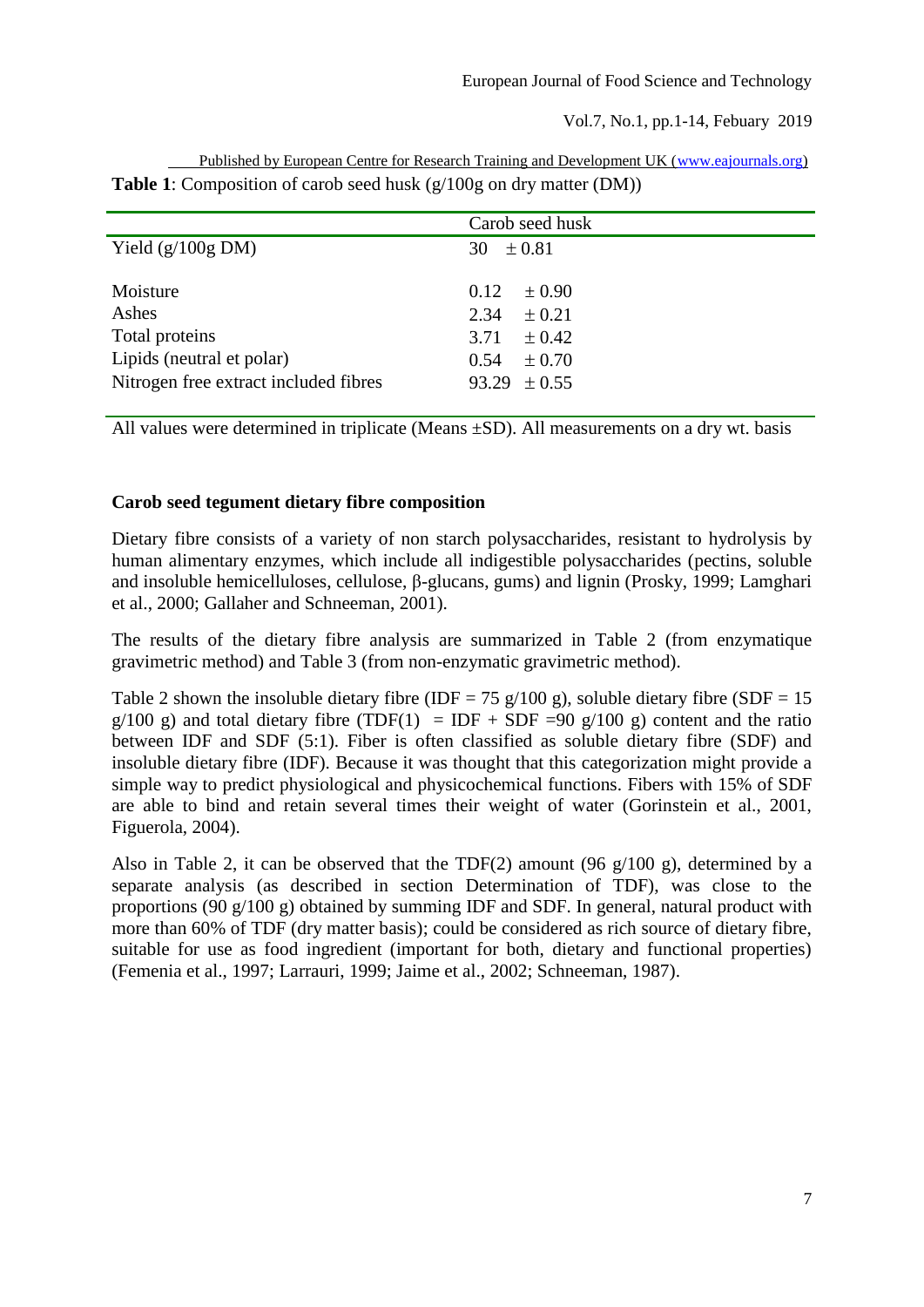| Published by European Centre for Research Training and Development UK (www.eajournals.org)  |
|---------------------------------------------------------------------------------------------|
| <b>Table2</b> : Dietary fibre composition( $g/100g$ on DM) by enzymatic gravimetric method. |

|                            | TDF(1)<br>$(IDF + SDF)$ :<br>Pectin,<br>Soluble<br>and<br>Insoluble<br>Hemicellulos<br>es, Cellulose,<br>Lignin | Composition of $TDF(1)$                                      |                                              |                         | TDF $(2)$ :<br>Pectin,<br>Soluble<br>Insoluble<br>and |
|----------------------------|-----------------------------------------------------------------------------------------------------------------|--------------------------------------------------------------|----------------------------------------------|-------------------------|-------------------------------------------------------|
|                            |                                                                                                                 | IDF:<br>Insoluble<br>Hemicelluloses,<br>Cellulose,<br>Lignin | SDF:<br>Pectin,<br>Soluble<br>Hemicelluloses | <b>IDF/SDF</b><br>ratio | Hemicelluloses,<br>Cellulose,<br>Lignin               |
| Carob<br>grain<br>tegument | $90 \pm 2.41$                                                                                                   | $75 \pm 3.20$                                                | $15 \pm 1.63$                                | 5:1                     | $96 \pm 1.24$                                         |

*IDF = Insoluble Dietary Fiber; SDF = Soluble Dietary Fiber; TDF = Total Dietary Fiber (TDF (1) determined by summing the IDF and SDF; TDF (2) determined independently)*

Table 3 shows the percentage of each components of the total crude fibre (determined as Neutral Dietary Fiber (NDF)) in carob seed hull. Insoluble hemicelluloses, cellulose and lignin fractions accounted for 20 g/100 g, 33 g/100 g and 9 g/100 g, respectively, on dry weight basis.

**Table 3**: Crude dietary fibre composition (g/100g on DM) by chemical-gravimetric method

|                  | NDF:                                              |                             | <b>Composition of NDF</b> |            |  |  |
|------------------|---------------------------------------------------|-----------------------------|---------------------------|------------|--|--|
|                  | insoluble<br>Hemicelluloses,<br>Cellulose, Lignin | Insoluble<br>Hemicelluloses | Cellulose                 | Lignin     |  |  |
| Carob grain husk | $62 \pm 3.19$                                     | $20 \pm 2.22$               | $33 \pm 2.35$             | $9 + 1.23$ |  |  |

#### *NDF = Neutral Dietary Fiber*

Theorycally, NDF composition is similar to the IDF composition; althought appears evident difference in their content values (62% NDF and 75% IDF). This difference confirms that dietary fibre content is over-estimated by Enzymatic-Gravimetric Method and underestimated by Chemical-Gravimetric Method.

In general, the results obtained suggest that carob seed hull was source of abundant dietary fibre for locust bean gum (LBG) enrichment.

There are a number of published reports indicate composition and health benefits associated with an increased intake of dietary fibre (including pectins, hemicelluloses, cellulose and lignin, as well as gums). These publications report that: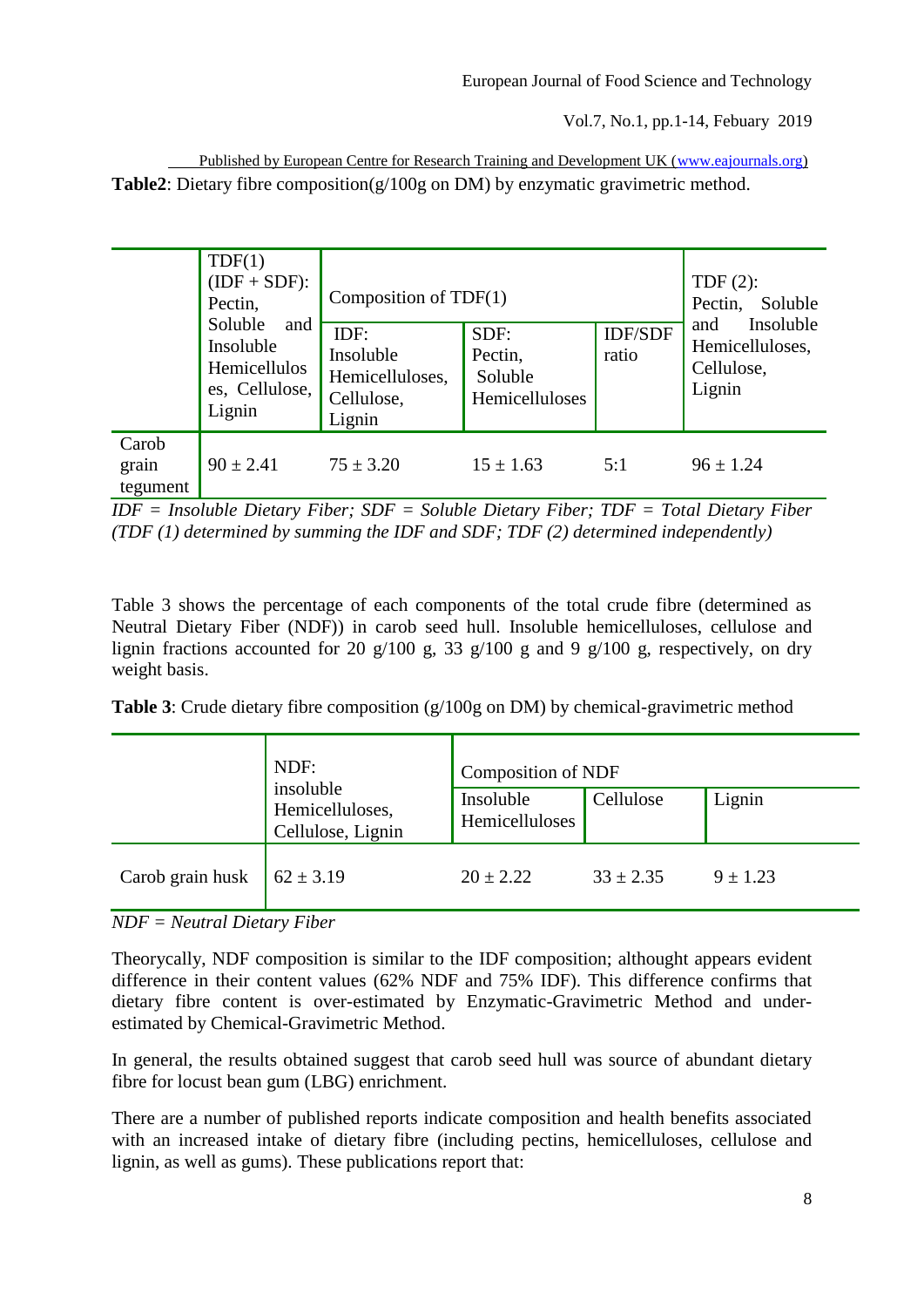Published by European Centre for Research Training and Development UK [\(www.eajournals.org\)](http://www.eajournals.org/) *Pectins* are the polysaccharides found in plant cell walls as well as in the outer skin and rind of fruits and vegetables, e.g. the rind of an orange contains 30% pectin, an apple peel 15%, and onion skin 12%. Pectins are mainly composed of chains of galacturonic acid interspersed with units of rhamnose and are branched with chains of pentose and hexose units (Ridley et al., 2009). They are soluble in hot water and then form gels on cooling hence used as gelling and thickening agents in various food products. Cholesterol lowering effects of pectin is due to its gel-forming capacity (Slavin et al., 1987). Pectin lowers cholesterol by binding the cholesterol and bile acids in the gut and promoting their excretion.

*Hemicelluloses* (soluble and insoluble) are also a component polysaccharide of plant cell wall (Ferguson, 2001). It differs from cellulose in having monomer units other than glucose. Hemicellose includes both linear and branched molecules, smaller than cellulose, typically containing 50–200 pentose units (xylose and arabinose) and hexose units (glucose, galactose, mannose, rhamnose, glucuronic and galacturonic acids). The name hemicellulose therefore describes a heterogeneous group of chemical structures that are present in plant foods in water soluble and insoluble forms (Hu et al., 2009). About one third of the dietary fiber in vegetables, fruits, legumes and nuts consists of hemicelluloses. Hemicelluloses promote regular bowel movements by increasing hydration of the stool. Hemicelluloses also directly bind cholesterol in the gut, preventing cholesterol absorption (Mudgil et al., 2012). Bacteria in the gut digest hemicelluloses increasing the number of beneficial bacteria in the gut and creating short-chain fatty acids which colon cells use as fuel and decrease cholesterol. This activity of dietary fiber is known as prebiotic activity. Prebiotic substances are the indigestible food component that beneficially influences the host organism by selective stimulation of growth and activity of beneficial bacteria such as Lactobacilli and Bifidobacteria in the colon, and thus improves the host health.

*Cellulose* is the most abundant polysaccharide found in nature. It is a major component of the cell wall of most plants and hence, present in fruits, vegetables and cereals. It is a linear and unbranched polysaccharide consisting of up to 10,000 glucose monomer units per molecule. The linear molecules are packed closely together as long fiber and are very insoluble and resistant to digestion by human enzymes. Cellulose forms about one fourth of the dietary fiber in grains and fruit and one third in vegetables and nuts. Wheat bran is rich source of cellulose or insoluble fiber (Ferguson, 2001). Being insoluble in water it has an ability to bind water which helps in increasing fecal volume and thus promoting regular bowel movements. Although humans are not able to digest cellulose but its partial digestion occurs in the gut by beneficial microflora. About 50% of cellulose is degraded by natural fermentation in colon and produce significant amount of short-chain fatty acids which feed our intestinal cells.

*Lignin* is a non-digestible compound made of phenols (aromatic alcohols) and other molecules. It is not a carbohydrate, but is considered an insoluble fiber. It is found in the cell walls of vascular plants and in seeds. Lignin is not digested in the small bowel and is poorly fermented by normal colonic bacteria. It is insoluble in water, but it absorbs water and thus gives bulk to the stool and it might help to prevent diverticulosis and the growth of cancer cells (Bitsch, 1979).

*Gums* such as *Locust bean gum* and guar gum from seeds endosperm are composed of reserve polysaccharides (hemicelluloses) and are included in the hydrocolloids. The hydrocolloids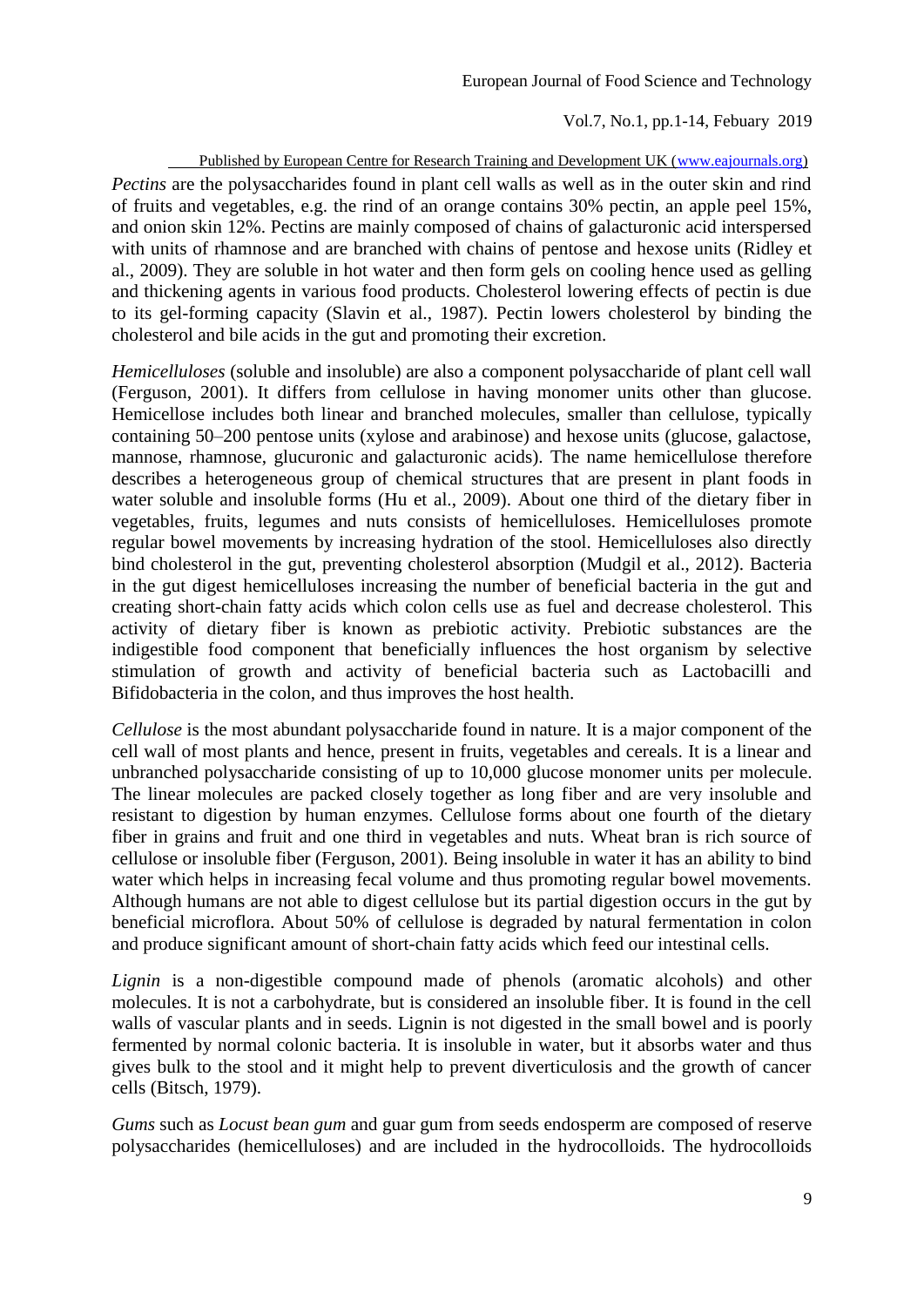Published by European Centre for Research Training and Development UK [\(www.eajournals.org\)](http://www.eajournals.org/) comprise a wide range of mixed viscous polysaccharides. These hydrocolloids are used in small amounts as gelling, thickening, stabilizing and emulsifying agents in certain food products (Saha et al., 2010). Gums and other mucilages, including psyllium seed husk and konjac root glucomannan, are perhaps the most potent cholesterol-lowering agents of the gel-

forming fibers (Slavin et Greenberg, 2003). In addition, These hydrocolloids have been shown to reduce fasting and after-meal glucose and insulin levels in both healthy and diabetic subjects; and decreased body weight and hunger ratings when taken with meals by obese subjects (Mudgil et al., 2014).

In general, health benefits associated with dietary fibre itself or a diet rich in dietary fibre include the prevention, reduction and treatment of some diseases, such as constipation and colonic-rectal cancer (increases fecal bulk, stimulates colonic fermentation), coronary heart diseases (reduces pre-prandial cholesterol and lipid levels), diabetes (reduces postprandial blood glucose and reduces insulin responses), diverticulitis, appendicitis, varicose veins, obesity and gallstones (Anderson et al., 1994; Gorinstein et al., 2001).

Dietary fibre can also impart some functional properties to foods, e.g. increase water holding capacity, oil holding capacity, emulsification and/or gel formation. Dietary fibre incorporated into various food products (bread, pasta, ice cream, yoghurt, minced meat product, bakery products, dairy, jams, soups) can substantially modify textural properties, avoid syneresis (the separation of liquid from a gel caused by contraction), stabilise high fat food and emulsions, and improve shelf-life (Femenia et al., 1997; Gallaher and Schneeman, 2001; Elleuch et al., 2010; Mudgil et al., 2013)

We hope our data and interpretation stimulate some further work over some functional properties of carob seed hull fibres, such as water-holding capacity (WHC), oil-holding capacity (OHC), swelling capacity (SWC), viscosity or gel formation, bile acid binding capacity, and cation-exchange capacity could be undertaken for understand the physiological effect of the caro seed tegument dietary fibre.

# **CONCLUSION**

The dietary fibres analysis shown that carob seed coat contains about 90% TDF (75% IDF  $+$ 15% SDF) and 62% NDF according to the method used (enzymatic or non-enzymatic method). The NDF composition revealed the presence of 20% of insoluble hemicelluloses, 33% of cellulose and 9% of lignin fractions. This result suggests that this product could be considered as rich source of dietary fibre, suitable for use as food ingredient.

We can concluded, in view of all results obtained, that the "accidental incorporation" (contamination) of these small husk fractions, during gum primary extraction process, may be regarded, as a potential fibre source for Locust bean gum flour enrichment.

#### **Acknowledgements**

We thank Jean Rémont from T.A.S.A. (Benajaraf, Malaga, Spain) for the supply of raw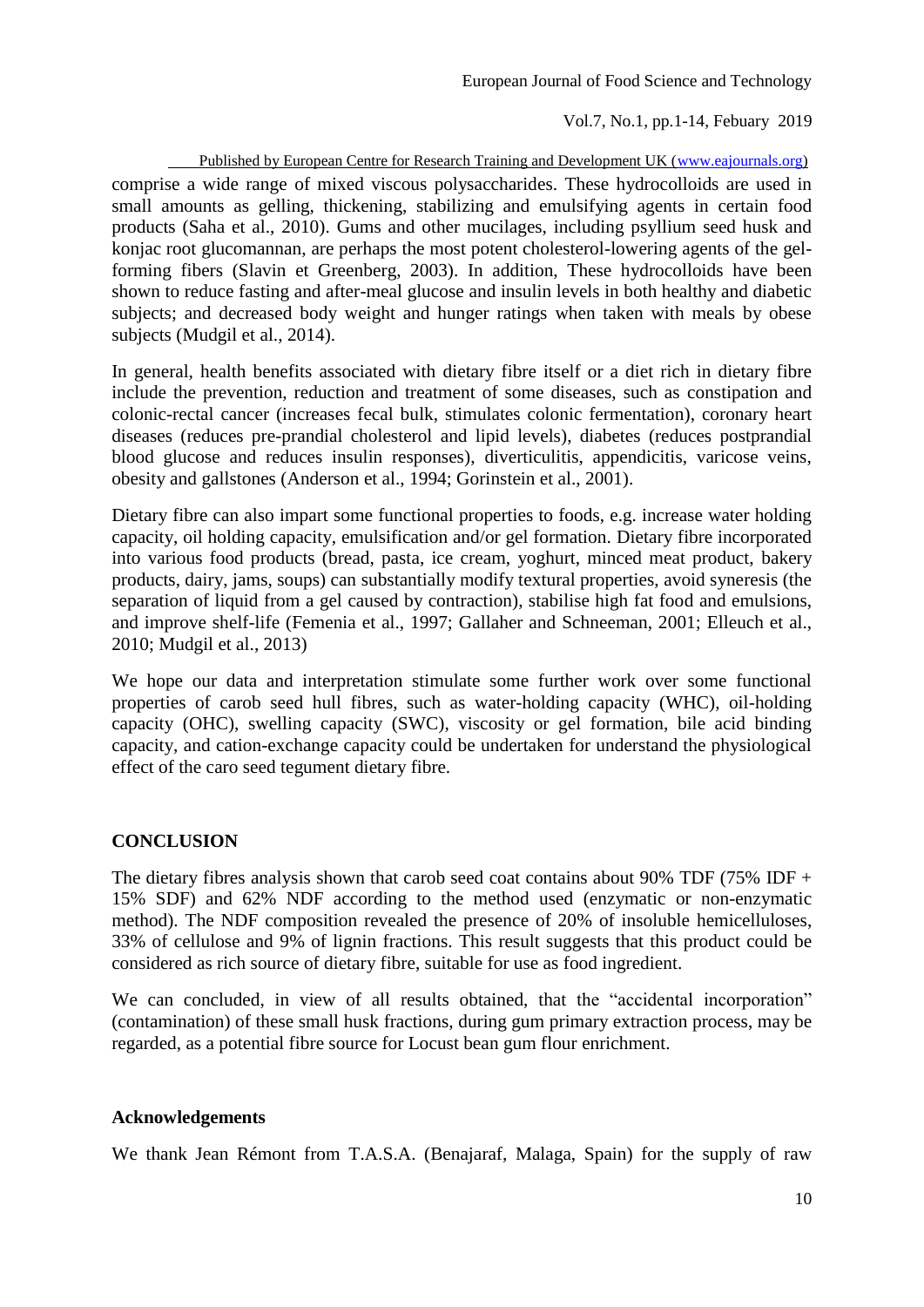Published by European Centre for Research Training and Development UK [\(www.eajournals.org\)](http://www.eajournals.org/)

materials (carob seeds) and Ir Roiseux and Pr Blecker (SAF-ULg-GxABT*,* Belgium) for their assistance in fibers measurements.

#### **REFERENCES**

- Anderson, J.W., Smith, B.M. and Guftanson, N.S., 1994. Health benefit and practical aspects of high-fibre diets. *American Journal of Clinical Nutrition* 595, pp. 1242–1247.
- AOAC. (1984). *Official Methods of Analysis* (14th ed.). Arlington, VA: AOAC International.
- Batlle, I., & Tous, J. (1997). Properties. Agronomy: Processing. In *Carob tree,Ceratonia siliqua* L. IPGRI.CGIAR. Rome. Italy. Pp 24-29, 61-62.
- Batlle, I., & Tous, J. (1997). Properties. Agronomy: Processing. In *Carob tree,Ceratonia siliqua* L. IPGRI.CGIAR. Rome. Italy. Pp 24-29, 61-62.
- Bitsch R. Leber Magen Darm. 1979. Bulk vegetable material in human nutrition. Leber Magen Darm. Dec;9(6):300-6. PubMed
- Bouzouita, N., Khaldi, A., Zgoulli, S., Chebil, L., Chekki, R., Chaabouni, M.M. and Thonart, P., (2007). "The Analysis of Crude and Purified Locust Bean Gum: A Comparison of Samples from Different Carob Tree Populations in Tunisia", Food Chemistry, vol.101, pp.1508-1515.
- da Silva, J.A.L., Gonçalves, M.P., , 1990. "Studies on a purification method for locust bean gum by precipitation with isopropanol", Food Hydrocolloids, vol.4, pp.277–287.
- Dakia, P.A., Wathelet, B. &Paquot, M. 2007. Isolation and chemical evaluation of the carob (Ceratoniasiliqua L) seeds germ.*Food Chemistry*. 102(4), 1368-1374.
- Dakia, P.A., Christophe Blecker, Christelle Robert, Wathelet, B., Paquot, M., 2008. Composition and physicochemical properties of locust bean gum extracted from whole seeds by acid or water dehulling pre-treatment. Food Hydrocolloids, vol.22, no.5, pp.807-818.
- Dakia, P.A., Whatelet, B., Paquot M., , 2010, Influence de la teneur en galactose sur les interactions moléculaires et sur les propriétés physico-chimiques des galactomannanes en solution. Biotechnol. Agron. Soc. Environ. Vol.14, no.1, pp.213-223.
- Dakia, P. A., 2011. Carob (Ceratonia siliqua L.): Seeds, endosperm and germ composition, and application to health. In V. R. Preedy, R. R. Watson, V. B. Patel (Editors), Nuts & Seeds in Health and Disease Prevention (1st ed.) (pp 293-299). London, Burlington, San Diego: Academic Press is an imprint of Elsevier.
- Dakia, P.A., Combo A. M-M., Yapo M. B., Paquot M. (2017a), Effect of the Seed Morphology on the Separation Yield, Chemical Characteristics and Thickening Capacity of Carob (Ceratonia siliqua L.) Gums, *Asian Journal of Agriculture and Food Sciences*, vol 05, No 05, pp 216-224
- Dakia, P.A., Combo A. M*-*M*.*, Yapo M. B., Brou K.D., Paquot M*.* (2017b), Carob (*Ceratonia siliqua* L) Seed Tegument Separation and Analysis: Comparison with Locust Bean Gum Hot-Water-Insoluble Residue Monosaccharide's Composition. *International Journal of New Technology and Research*, 3 (11), 30-35.
- Dakia, P.A., Combo A. M*.* M*.*, Gbogouri G. A., Paquot M*.* (2018), Physicochemical Characteristics Of Locust Bean Gum Purified Fractions Obtained By Temperature Fractionation. *European Journal of Food Science and Technology*, 6 (4), 11-27.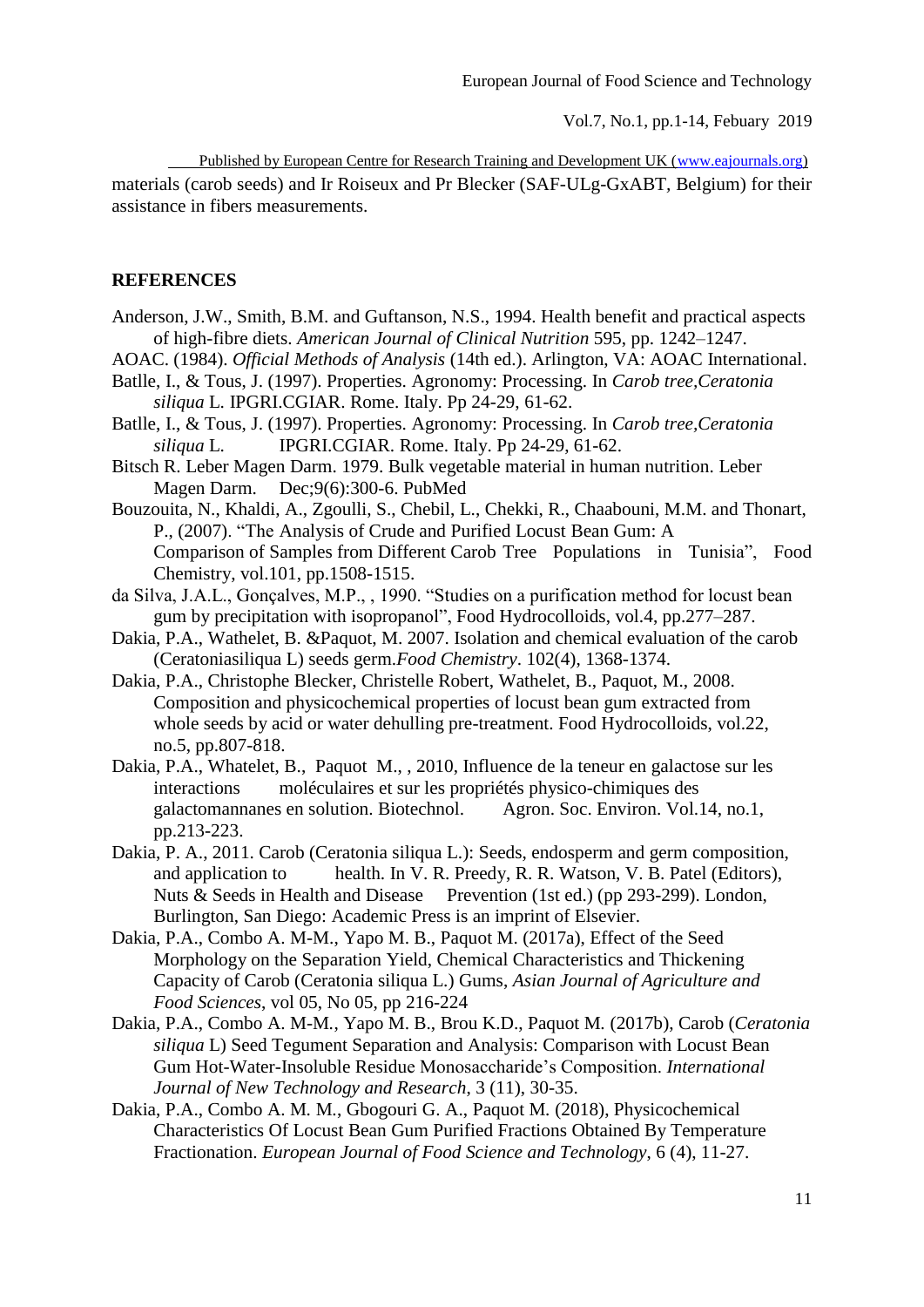Published by European Centre for Research Training and Development UK [\(www.eajournals.org\)](http://www.eajournals.org/)

- Dea, I.C.M., & Morrison, A., 1975. Chemistry and interactions of seed galactomannans. *Advances in Carbohydrate Chemistry and Biochemistry,*31, 241–242.
- El Batal H., Hasib, A. Ouatmane, A. Boulli, A. Dehbi, F. JaouadA., , 2013. "Yield and composition of carob bean gum produced from different Moroccan populations of carob (Ceratoniasiliqua L.)", Journal of *Materials* and *Environmental Science*. carob (Ceratoniasiliqua L.)", *Journal* of Vol.4, no.2, pp.309-314.
- Elleuch M., Bedigian D., Roiseux O., Besbes S., Blecker C., Attia H., 2011. Dietary fibre and fibre-rich by-products of food processing: Characterisation, technological, functionality and commercial applications: A review. Food Chemistry, 124, pp. 411- 421
- Englyst, H.N. and Cumming, J.H., 1984. Simplified method for the measurement of total non-starch polysaccharides by gas-chromatography of constituents sugars as alditol acetates. *Analyst,*109, 937–942.
- Ensminger, Ensminger, Konlande, & Robson, 1994. Carob *Ceratoniasiliqua.* In *Food and Nutrition Encyclopedia*. by CRC Press, Inc, USA, 2nd Ed. Vol. 1. pp 346-348.
- [Femenia,](http://www.sciencedirect.com/science?_ob=ArticleURL&_udi=B6T6R-4DVW2C2-1&_user=532081&_coverDate=07%2F31%2F2005&_alid=654746576&_rdoc=2&_fmt=full&_orig=search&_cdi=5037&_sort=d&_docanchor=&view=c&_ct=2&_acct=C000026700&_version=1&_urlVersion=0&_userid=532081&md5=8d75043b60137f18f4ebc85db6b0d0b6#bbib10#bbib10) A., Lefebvre, C., Thebaudin, Y., Robertson, J. and Bourgeois, C., 1997. Physical and sensory properties of model foods supplemented with cauliflower fiber. *Journal*

*of Food Science,*62(4), 635–639.

- Ferguson L.R., Chavan R.R., Harris P.J., 2001. Changing concepts of dietary fiber: implications for carcinogenesis. *Nutrition and Cancer*, 30, 155–169.
- Figuerola F., Hurtado M.L., Estévez A.M., Chiffelle I., Asenjo G., 2005. Fibre concentrates from apple pomace and citrus peel as potential source for food enrichment, Food Chemistry, 91, pp. 395-401
- Folch, Lees, M., & Stanley, S.G.H., 1957. A simple method for the isolation and purification of total lipids from animal tissues. *Journal of Biological Chemistry, 226*, 497–509.
- Gallaher, D., &Schneeman, B.O. (2001). Dietary fiber. In: B. Bowman & R. Russel (Eds.). *Present knowledge in nutrition* (8th ed., 805p). Washington, DC: ILSI
- Gillet S., Blecker, C., Aguedo, M., Laurent, P., Paquot, M., Richel A., 2014*.* Impact of purification and process on the chemical structure and physical properties of locust bean gum, *Carbohydrate Polymer. Vol.108, pp.159–168,.*
- Gillet, S., Aguedo, M., Petrut, R, Olive, G., Anastas, P., Blecker, C., Richel, A., 2017. "Structure impact of two galactomannan fractions on their viscosity properties in dilute solution, unperturbed state and gel state". International Journal of Biological Macromolecules, vol.96, pp.550–559.
- Gorinstein, S., Zachwieja, Z., Folta, M., Barton, H., Piotrowicz, J., Zember, M., Weisz, M., Trakhtenberg, S. and Martín-Belloso, O., 2001. Comparative content of dietary fiber, total phenolics, and minerals in persimmons and apples. *Journal of Agricultural and Food Chemistry* 49, pp. 952–957.
- Haddarah A., Ismail A., Bassal A., Hamieh T., Ghoul M., 2013. "Morphological and chemical

variability of lebanese carob varieties". European scientific journal, vol.9, no.18, pp353–369.

Haddarah, A., Bassal, A., Ismail, A., Gaiani, C., Ioannou, I., Charbonnel, C., Hamieh, T., Ghoul M., 2014. "The structural characteristics and rheological properties of Lebanese locust bean gum." Journal of Food Engineering, vol.120, pp.204–214.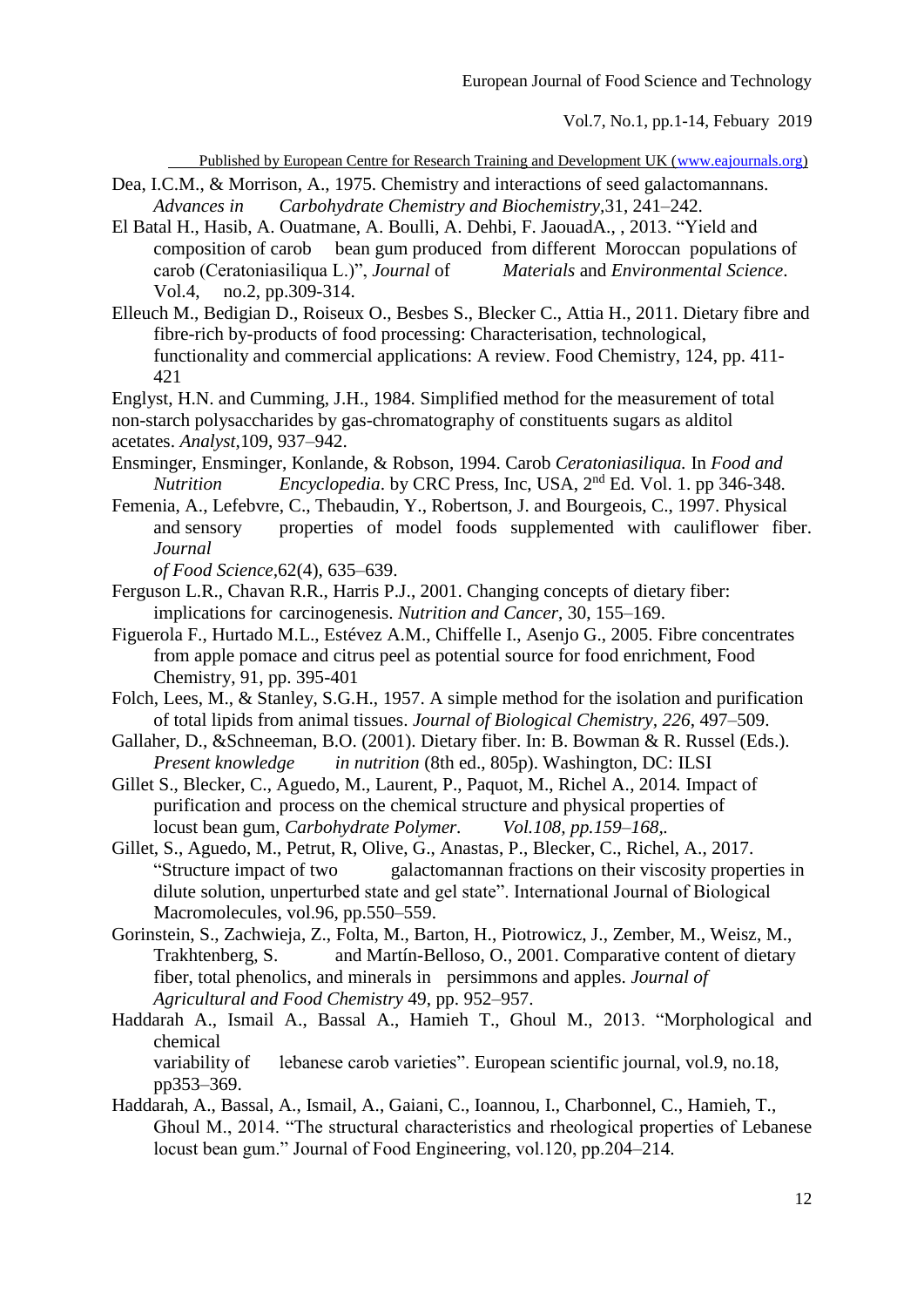Published by European Centre for Research Training and Development UK [\(www.eajournals.org\)](http://www.eajournals.org/)

- Hariri, A., Ouis, N., Sahnouni, F., Bouhadi, D., 2009. Mise en oeuvre de la fermentation de certains ferments lactiques dans des milieux a base des extraits de caroube. Rev. microbiol. ind. san et environn., 18, 37-55.
- Haralampu, S.G., 2000. Resistant starch—a review of the physical properties and biological impact of RS3. *Carbohydrate Polymers*41, pp. 285–292
- Hefty (1953). U.K. Patent N°14813/53.
- Hu*,* G*.,* Huang*,* S*.,* Cao*,* S*.,* and Ma*,* Z*.,* 2009*.* Effect of enrichment with hemicellulose from rice bran on chemical and functional properties of bread. *Food Chemistry*, *115*: *839*–*842*.
- Jaime, L., Mollá, E., Fernández, A., Martín-Cabrejas, M., López Andreu, F. and Esteban, R., 2002. Structural carbohydrates differences and potential source of dietary fiber of onion (*Allium cepa* L.) tissues. *Journal of Agricultural and Food Chemistry* 50, pp. 122–128
- Kıvrak N. E., Askın B., Kucukoner E, 2015 "Comparison of Some Physicochemical Properties of Locust Bean Seeds Gum Extracted by Acid and Water
- Pre-Treatments", Food and Nutrition Sciences, vol.6, pp.278-286,.
- [Lamghari,](http://www.sciencedirect.com/science?_ob=ArticleURL&_udi=B6T6R-4DVW2C2-1&_user=532081&_coverDate=07%2F31%2F2005&_alid=654746576&_rdoc=2&_fmt=full&_orig=search&_cdi=5037&_sort=d&_docanchor=&view=c&_ct=2&_acct=C000026700&_version=1&_urlVersion=0&_userid=532081&md5=8d75043b60137f18f4ebc85db6b0d0b6#bbib21#bbib21) R., Sánchez, C., El Boustani, E., MaucourT, N.M., Sauvaire, Y., Mejean, L. and Villaume, C., (2000). Comparison of effects of prickly pear (*Opuntiaficusindica* sp.) fruits, arabic gum and citrus pectin on viscosity and in vitro digestibility of casein.<br>Journal of the Science of Food and Agriculture80, 359–364. *Journal of the Science of Food and*
- [Larrauri,](http://www.sciencedirect.com/science?_ob=ArticleURL&_udi=B6T6R-4DVW2C2-1&_user=532081&_coverDate=07%2F31%2F2005&_alid=654746576&_rdoc=2&_fmt=full&_orig=search&_cdi=5037&_sort=d&_docanchor=&view=c&_ct=2&_acct=C000026700&_version=1&_urlVersion=0&_userid=532081&md5=8d75043b60137f18f4ebc85db6b0d0b6#bbib24#bbib24) J.A., 1999. New approaches in the preparation of high dietary fibre powders from fruits by-products. *Trends in Food Science and Technology,*10, pp. 3–8.
- Lee S.C., Prosky L. and DeVries J.W., 1992. Determination of total, soluble, and insoluble dietary fibre in foods–enzymatic–gravimetric method, MES–TRIS buffer: collaborative study. *Journal of AOAC International*75, pp. 395–416.
- McCleary B. V. and Matheson N. K. (1975). Galactomannan structure and β-mannanase and β-mannosidase activity in germinating legume seeds. *Phytochemistry*, *14(5-6)*, *1187-1194*
- Mudgil*,* D*.,* Barak S*.* and Khatkar B.S.*.* 2012. X-ray diffraction,. IR spectroscopy and thermal characterization of partially hydrolyzed guar gum. *International Journal of* Biological *Macromolecules*. *50*:*1035*-*1039*.
- Mudgil D., Barak S.. 2013. Composition, properties and health benefits of indigestible carbohydrate polymers as dietary fiber: A review. International Journal of Biological Macromolecules 61, 1– 6
- Mudgil D., Barak S., Khatkar B.S., 2014. Guar gum: processing, properties and food applications-A Review. Journal of Food Science and Technology, 2014 Mar; 51(3),409-18.
- Neukom, H. (1988). Carob bean gum: properties and applications. inFito P. &Mulet A., (Eds.), *Proceedings of the II International Carob Symposium* (Pp.551-555). Valencia, Spain.
- Prosky Leon (*1999*) What is fibre? Current controversies. *Trends in Food Science &Technology*, *10(8)*, *271-275*
- Prosky Leon (2000). What is fiber? *journal of aoac international, vol. 83, no. 4*
- Prosky L. and Mugford D. (2001). Letters to the Editors: Resistant starch and dietary fiber. *Carbohydrate Polymers*, *44(1)*, *81*
- Saha D*.* and Bhattacharya S*.,* 2010*,* "Hydrocolloids as Thickening and Gelling Agents in